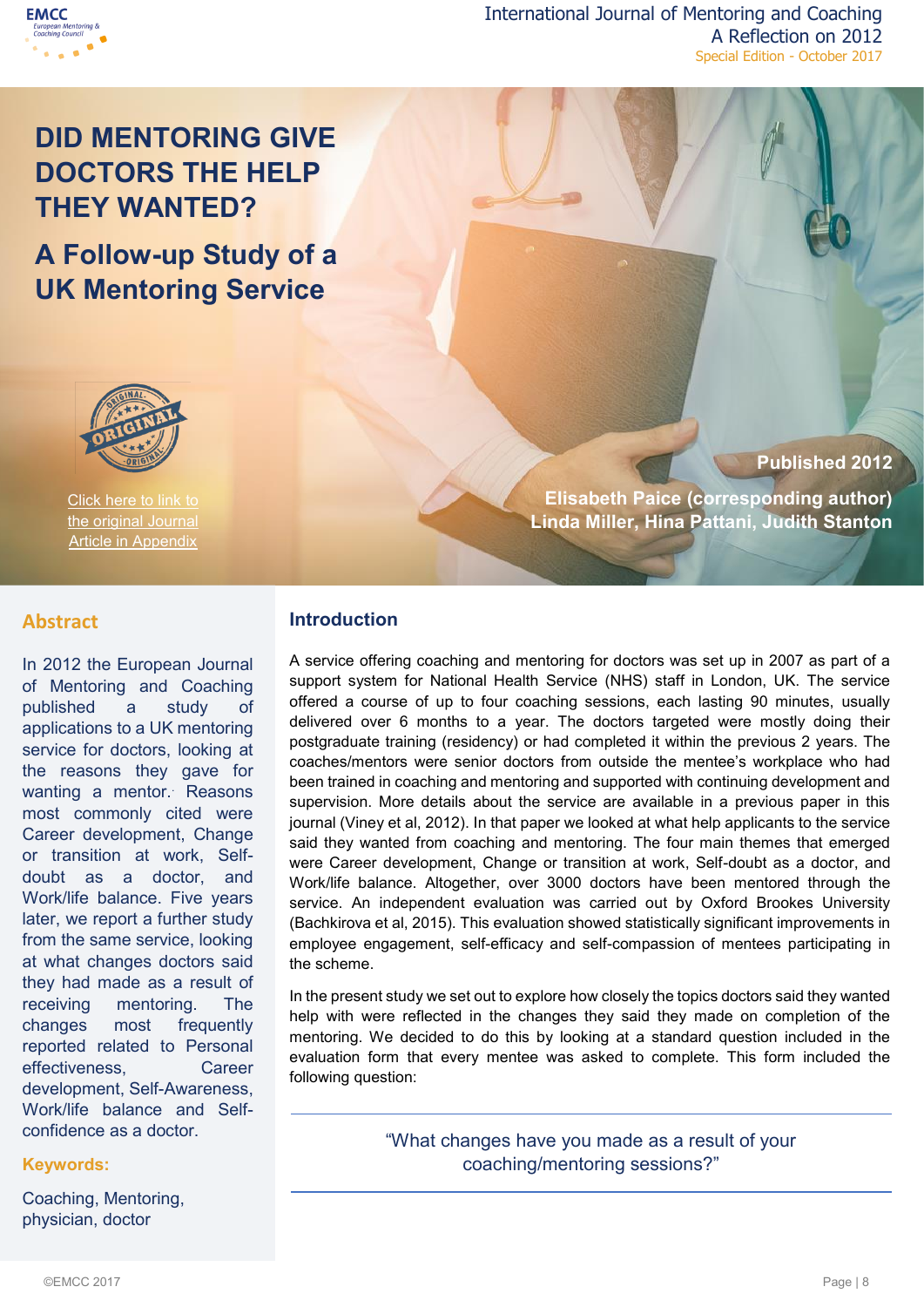

## **Method**

We invited the 15 most experienced mentors on the scheme, those who had conducted at least 150 hours of mentoring within the service and had at least 5 years of practice, to participate in the study. Those who agreed were asked to send us the responses to the question above from 10-20 of their most recent (but otherwise unselected) evaluation forms. In the interests of maintaining confidentiality, we asked that no identifying details about the mentees be provided and that any names or other identifying details within the response be deleted.

The anonymised free text responses were reviewed by three of the authors (EP, HP and LM). Each worked independently looking for the themes that we expected to find from our previous study and also alert to the possibility of additional themes. The method used was thematic analysis. We looked for words that were frequently repeated, and went repeatedly through the text coding it into categories which were then discussed by all four authors and agreed (Ryan & Bernard, 2003). We noted the frequency with which themes recurred. Quotes were selected to illustrate the themes.

# **Results**

Of the 15 mentors approached, two declined on the grounds of being too busy and two did not respond. The eleven mentors who agreed to participate submitted a total of 183 responses, an average of 16.6 responses each (range 10-20).

The main four themes that were identified in the previous study - Career development, Change or transition at work, Self-doubt as a doctor, and Work/life balance - were reflected, with varying frequency, in the responses to the question under study. Additional themes that emerged included Personal effectiveness, Self-awareness, and Wellbeing/positivity. Several mentees said that they were now planning to undertake Mentoring others. Some mentees had made the decision to Access other support such as psychotherapy and counselling.

# "What changes have you made as a result of your coaching/mentoring sessions?"

### **Main themes and their frequency (more than one theme was identified in many responses)**

| Personal effectiveness      | 109 | 60% |
|-----------------------------|-----|-----|
| Career development          | 96  | 52% |
| Self-awareness              | 94  | 51% |
| Work/life balance           | 56  | 31% |
| Self-confidence as a doctor | 45  | 25% |
| Well-being/positivity       | 36  | 20% |
| Mentoring others            | 24  | 13% |
| Career change, transition   | 20  | 11% |
| Accessing other support     | 10  | 5%  |
| <b>Total responses</b>      | 183 |     |

#### **Personal effectiveness**

Increased Personal effectiveness was the most frequent change the doctors reported as a result of being mentored. This included learning to be more organised, prioritising and focusing, communicating and working better with others, accessing more support from seniors, and developing strategies to approach difficult situations

*"Am more organized in terms of keeping an ongoing 'to do' list, making action plans, using SMART goals, prioritizing different actions."*

*"I am more succinct in my communication with consultant colleagues – and have had positive feedback in this vein."*

*"I am less inclined to wish that the people who pose the most difficulty to me at*  work were different. Now I think about what I might do differently to get the *job done."*

*"Better supervisory arrangements to feel more supported in my PhD."*

*"I have realised that I need to spend more time evaluating and reflecting on difficult situations prior to approaching them where possible."*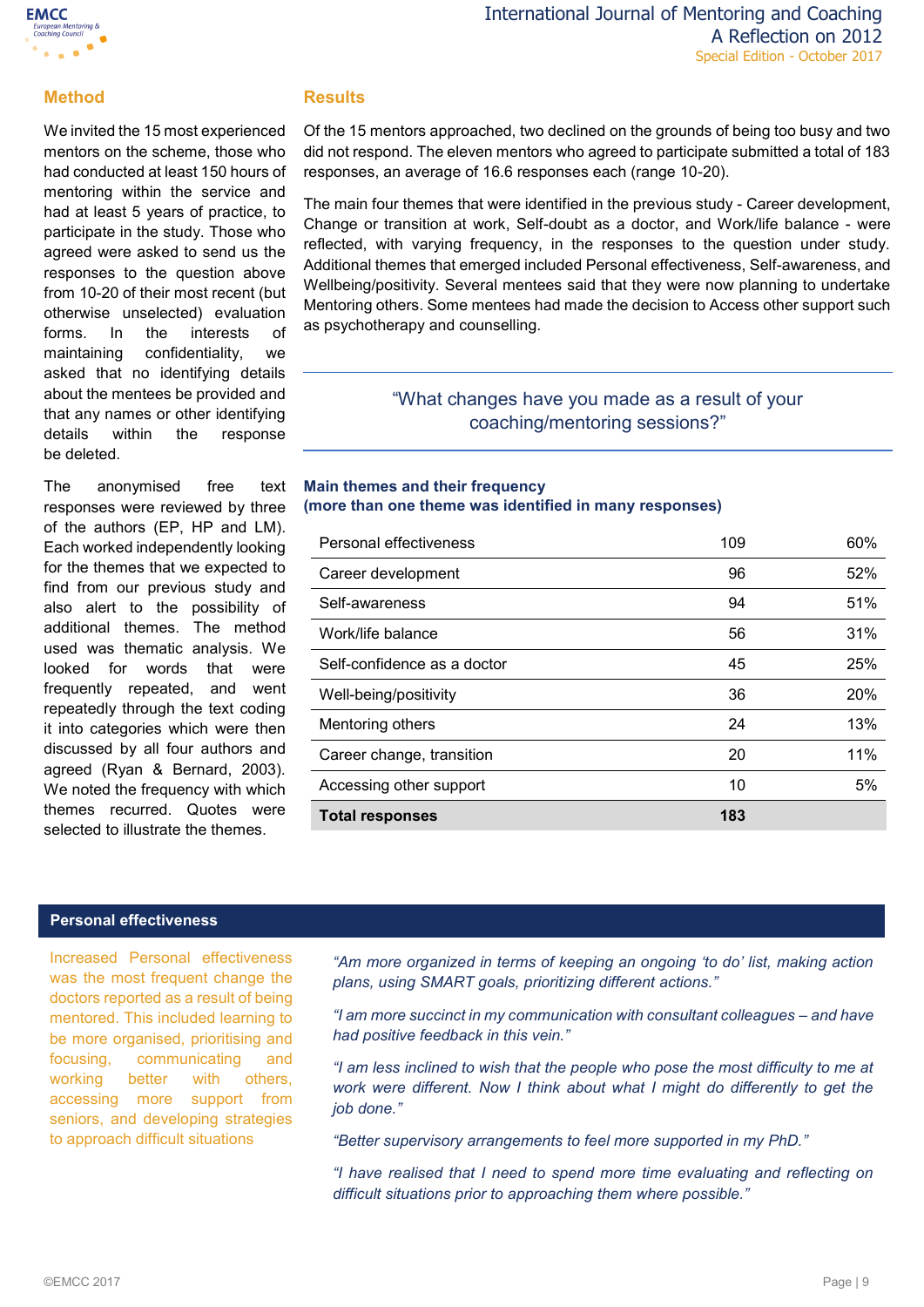

## **Career development**

This theme was the commonest reason given by applicants for wanting a mentor, and the second commonest area in which change had been made. Mentees reported making important career choices and plans, overcoming obstacles and achieving goals.

*"I have updated my CV and started doing some of the steps we discussed in order to find a new job."* 

*"I have investigated my options and planned further training courses for example a Diploma in dermatology to enhance my further scope of practice."*

*"On a practical level the sessions really helped me to get my PhD finished, which was hugely important to me."*

#### **Self-awareness**

Although rarely mentioned as a reason for wanting to have a mentor, comments about having developed increased selfawareness were made by around half the mentees. The mentee often recognised habits and ways of thinking which were counterproductive and had learned ways to mitigate these, moving from selfcriticism to self-efficacy.

*"Much more aware of my personality and how this will affect discussions/relationships with patients or cause misunderstandings/confusion – has made me more aware of how people may work best, respond to other people."*

*"I have started to pace myself with projects, addressing my personality shortcomings to avoid failure."*

*"I think I have developed a much better insight into my work habits, and am much more open to questioning my behaviour and habits."*

*"I check my assumptions and thinking patterns – am I creating a problem when there is none? A more nuanced awareness of my strengths and limitations has allowed me to know what I can draw on to be effective and moderate the impact of my limitations on others."*

## **Work/life balance**

Achieving a better balance between work and personal life was a strong theme in both the application forms and the evaluations. Work/life balance was cited in several responses as a means of avoiding stress or burn-out and maintaining personal relationships.

*"Very tangible changes in terms of managing work life balance - essentially reprioritizing some things and recognizing the importance of career longevity etc."*

*"I now have most weekends off, I have seen friends I have not seen for a long time. I attend regular yoga and I am dealing better with stress at work."*

*"Very tangible changes in terms of managing work life balance - essentially reprioritizing some things and recognizing the importance of career longevity etc."*

## **Self-confidence**

Self-doubt as a doctor was one of the themes applicants to the scheme said they wanted help with. Following mentoring, increased Self-confidence was reported by around 25% of mentees. In some cases improved Self-confidence helped the mentee over a specific career hurdle. In other cases it helped them to recover from a difficult experience. Improved Selfawareness and Personal effectiveness were often linked to improved Self-confidence.

*"In my recent role changes it helped me to regain my confidence that I had lost during a difficult period at work."* 

*"I think the sessions gave me confidence to be a bit less self-critical."* 

*"I have developed more confidence in myself, and far greater self-awareness about my strengths and weaknesses. I also feel more confident with decision making now, given the tools I have been introduced to."*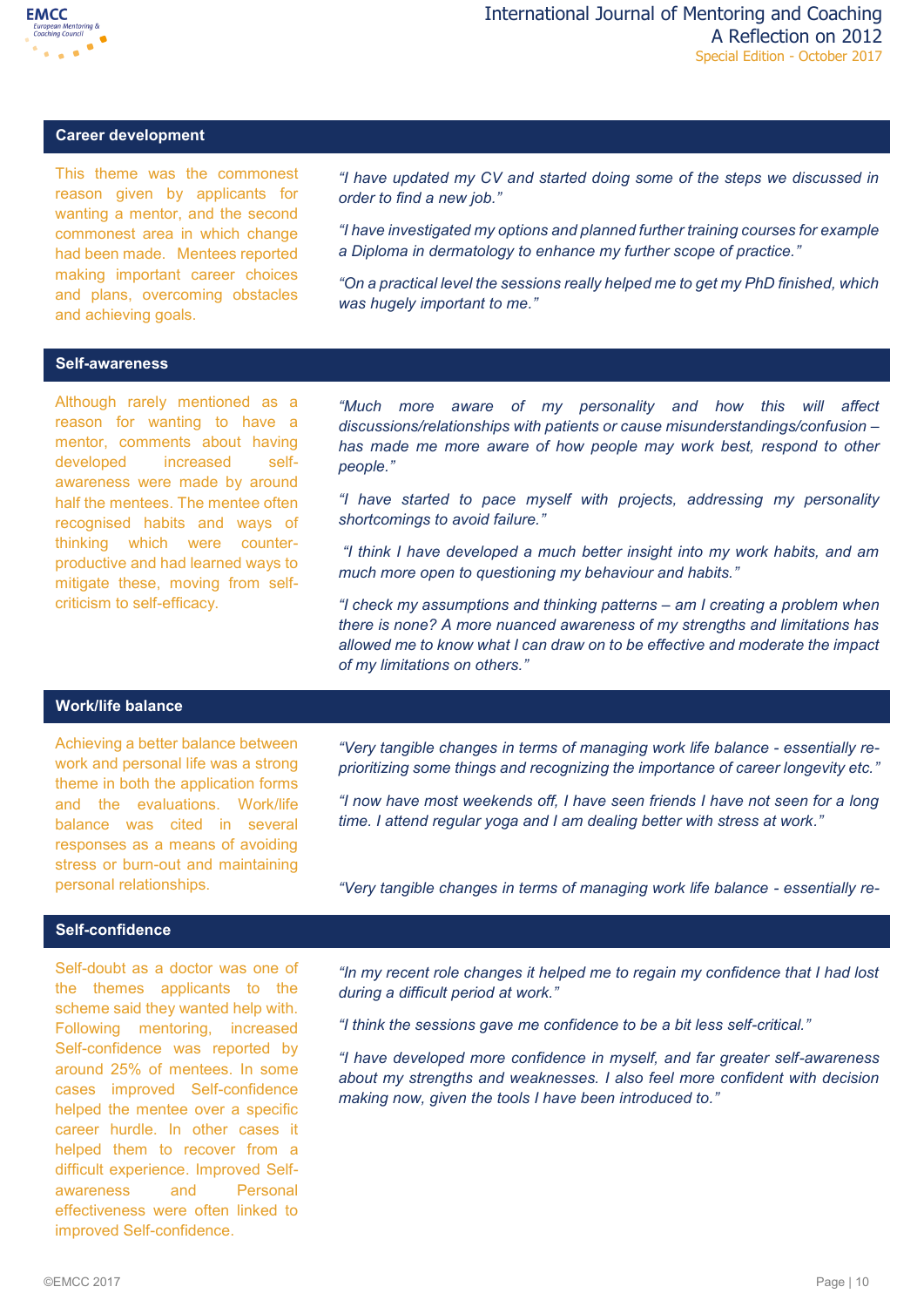

## **Well-being / positivity**

Many applicants linked their need for help with their Career development or their Self-doubt as a doctor to the stressful nature of the job and loss of motivation. Following the mentoring sessions there was a strong theme of improved health and happiness and a new-found positivity about the profession and their fit within it. There was a sense in some responses that mentees had learned self-compassion.

"On a day to day level it has changed the way I work. I take a lot more care of *myself at work now, something that I really struggled with before. I realize now I have been very unhappy in my training program for the past 2 years and so I have taken the informed and positive step of applying to a different speciality that I now know will provide me with a more sustainable career choice.* 

*"Although it sounds a little over the top I really feel like a totally different person having gone through the mentoring process. I no longer dwell on all the things that I haven't done but think about them as positive choices and I focus on the things that I know I can do well whilst also trying to improve on my weaknesses. I have a much more positive view of myself and my abilities and I am aware of some of my self-limiting thoughts which helps me to control and overcome them."* 

*"…There is a long way to go but I truly feel I am entering a very reflective and thoughtful part of my life that means taking better care of myself."*

#### **Mentoring others**

Several mentees mentioned that they had adopted tools used by their mentors in the sessions to selfcoach themselves. Others mentioned using what they had learned to mentor junior colleagues and some were committed to learning to become mentors themselves.

*"As a result of my mentoring sessions I am more able to assist junior colleagues*  with some of the challenges they face with career choices and related issues. I *believe I will be in a position to identify colleagues who may benefit from mentoring sessions in future and am now considering formal training myself in future so that I can conduct such sessions in an official capacity."*

#### **Career change, transition**

Coping with career change, in terms of changing jobs, being promoted or moving on, was a theme in the application forms and in the evaluations. In some cases the change being considered was more radical, i.e. whether to leave medicine or change specialty. Mentoring seemed to help mentees think through these decisions.

*"I have made a positive decision to move away from clinical practice and am currently seeking a career outside the NHS. The mentoring process gave me a supportive framework within which to make this difficult decision and has made me confident to move forward in my career."* 

*"Realised all of my focus was looking in the wrong direction for what was important in the wider context of my life at the moment."*

*"I have thought and explored a lot of options around my career choices and rather than go in a different direction I have been reassured and found joy in my current pathway."*

#### **Accessing other support**

The change that some doctors made as a result of the mentoring was to recognise and act on the need for other forms of support, ranging from mindfulness training to psychiatric help.

*"I felt able to access some personal therapy to address some of the issues in my personal life and have felt more enabled to take control of my life, whilst equally accepting that some uncertainty is inevitable."*

*"Daily meditating/mindfulness exercises; has helped with stress, anxiety and sleep problems."*

*"I went to the GP and got treatment for depression."*